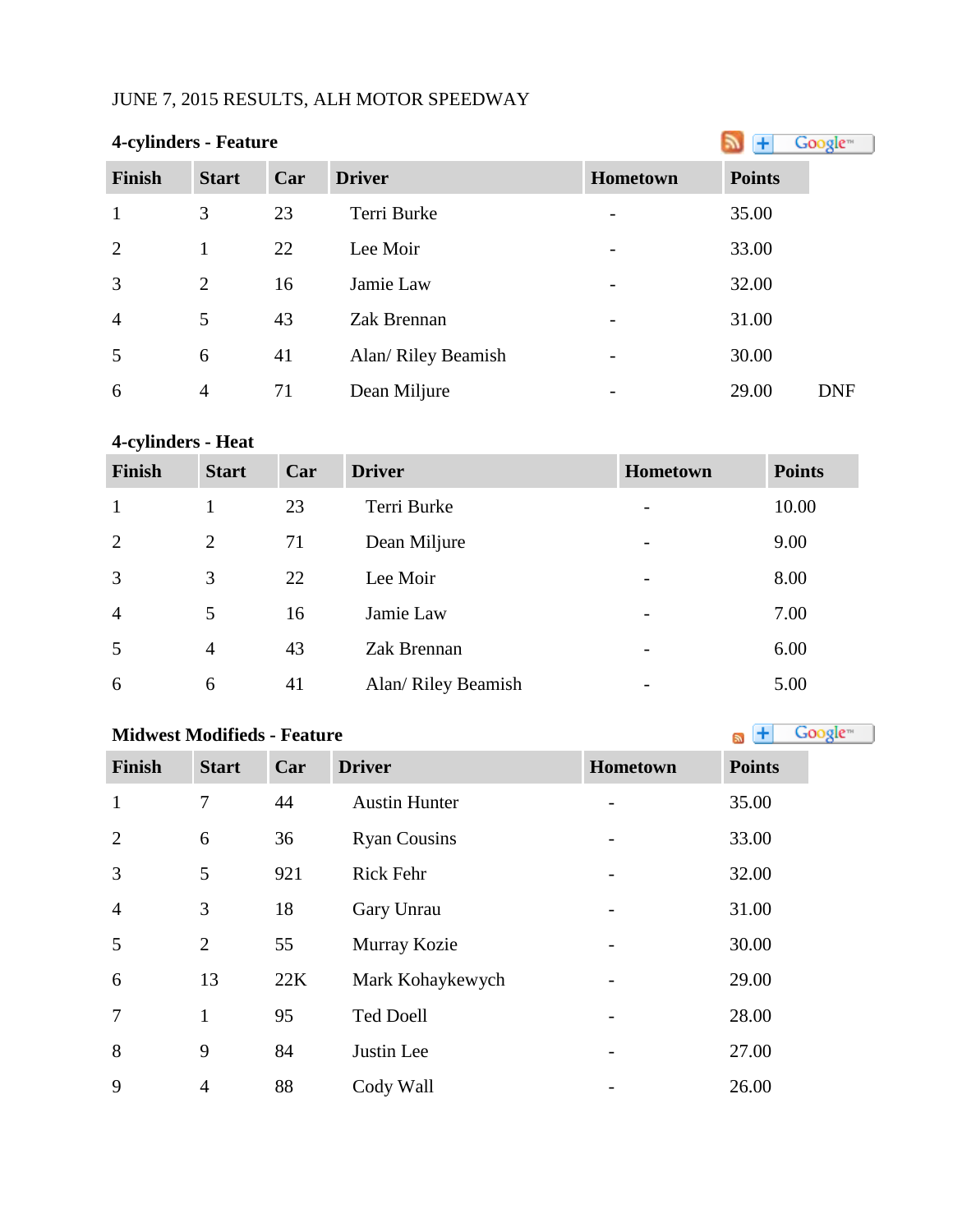| 10 | 12 | X5 | Rob Gordon     | $\overline{\phantom{0}}$ | 25.00 |            |
|----|----|----|----------------|--------------------------|-------|------------|
| 11 | 10 | 13 | Alex Johnson   | $\overline{\phantom{0}}$ | 24.00 | <b>DNF</b> |
| 12 | 8  | 20 | Nick Audette   | $\overline{\phantom{0}}$ | 23.00 | <b>DNF</b> |
| 13 |    | 37 | Roger Boisjoli | -                        | 0.00  | <b>DNS</b> |

## **Midwest Modifieds - Heat 2**

| <b>Finish</b>  | <b>Start</b>   | Car | <b>Driver</b>        | <b>Hometown</b>          | <b>Points</b> |
|----------------|----------------|-----|----------------------|--------------------------|---------------|
| 1              | 3              | 44  | <b>Austin Hunter</b> | $\overline{\phantom{0}}$ | 10.00         |
| 2              | 1              | 921 | Rick Fehr            | -                        | 9.00          |
| 3              | 5              | 18  | Gary Unrau           | -                        | 8.00          |
| $\overline{4}$ | 6              | 95  | <b>Ted Doell</b>     | -                        | 7.00          |
| 5              | $\overline{4}$ | 84  | Justin Lee           | -                        | 6.00          |
| 6              | $\overline{2}$ | 13  | Alex Johnson         | -                        | 5.00          |

## **Midwest Modifieds - Heat 1**

| <b>Finish</b>  | <b>Start</b>   | Car            | <b>Driver</b>       | <b>Hometown</b>          | <b>Points</b> |            |
|----------------|----------------|----------------|---------------------|--------------------------|---------------|------------|
| $\mathbf{1}$   | 1              | 36             | <b>Ryan Cousins</b> |                          | 10.00         |            |
| 2              | 5              | 88             | Cody Wall           |                          | 9.00          |            |
| 3              | $\overline{4}$ | 55             | Murray Kozie        | $\overline{\phantom{0}}$ | 8.00          |            |
| $\overline{4}$ | $\overline{2}$ | 20             | <b>Nick Audette</b> |                          | 7.00          |            |
| 5              | 7              | 37             | Roger Boisjoli      |                          | 6.00          | <b>DNF</b> |
| 6              | 6              | X <sub>5</sub> | Rob Gordon          |                          | 5.00          | <b>DNF</b> |
| 7              | 3              | 22K            | Mark Kohaykewych    |                          | 0.00          | <b>DNS</b> |

## **Modifieds - Feature**

| <b>Points</b> |  |  |
|---------------|--|--|

| <b>Finish</b>  | <b>Start</b>   | Car            | <b>Driver</b>       | <b>Hometown</b>          | <b>Points</b> |            |
|----------------|----------------|----------------|---------------------|--------------------------|---------------|------------|
|                | $\overline{4}$ | 10W            | Ward Imrie          | $\overline{\phantom{a}}$ | 35.00         |            |
| 2              | 3              | 5              | <b>Scott Greer</b>  | $\overline{\phantom{0}}$ | 33.00         |            |
| 3              | 6              | 24             | James Wall          | $\overline{\phantom{a}}$ | 32.00         |            |
| $\overline{4}$ |                | 1J             | Jeff Pritchard      | $\overline{\phantom{a}}$ | 31.00         |            |
| 5              | 5              | 1 <sub>R</sub> | <b>Rick Delaine</b> | $\overline{\phantom{a}}$ | 30.00         | <b>DNF</b> |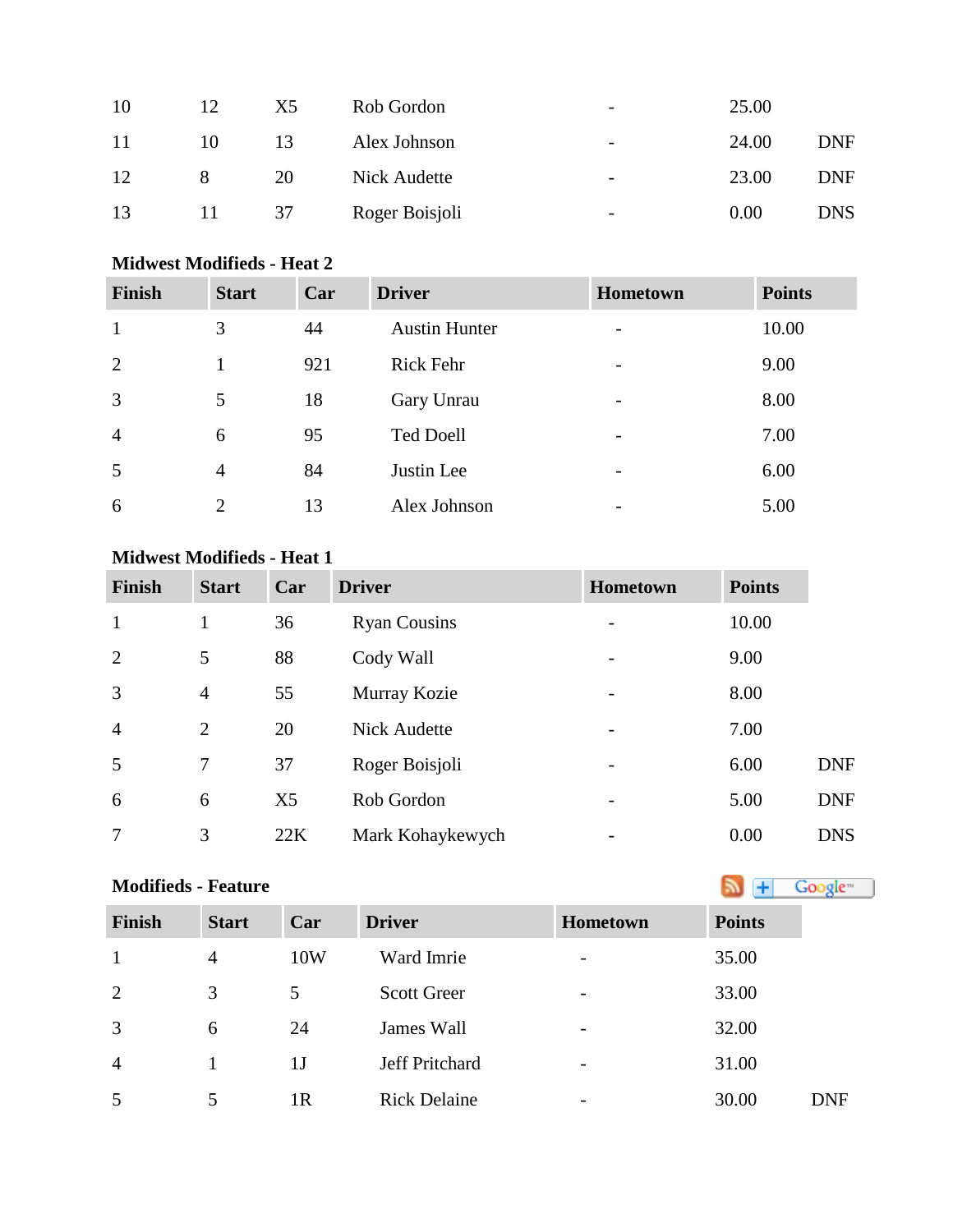| b | 9M | Lee Mcrae<br>___ | $\overline{\phantom{0}}$ | .00<br>29 <sub>1</sub> | <b>DNF</b> |
|---|----|------------------|--------------------------|------------------------|------------|
|   |    |                  |                          |                        |            |

| <b>Modifieds - Heat</b> |                |                |                     |          |               |  |  |
|-------------------------|----------------|----------------|---------------------|----------|---------------|--|--|
| Finish                  | <b>Start</b>   | Car            | <b>Driver</b>       | Hometown | <b>Points</b> |  |  |
| $\mathbf{1}$            | 1              | 5              | <b>Scott Greer</b>  |          | 10.00         |  |  |
| 2                       | 3              | 9M             | Lee Mcrae           |          | 9.00          |  |  |
| 3                       | 2              | 1 <sub>R</sub> | <b>Rick Delaine</b> |          | 8.00          |  |  |
| $\overline{4}$          | 5              | 10W            | Ward Imrie          |          | 7.00          |  |  |
| 5                       | $\overline{4}$ | 1 <sub>J</sub> | Jeff Pritchard      |          | 6.00          |  |  |
| 6                       | 6              | 24             | James Wall          |          | 5.00          |  |  |

**PureStocks - Feature Algebra 2019 Constant 1 Constant 1 Constant 1 Constant 1 Constant 1 Constant 1 Constant 1 Constant 1 Constant 1 Constant 1 Constant 1 Constant 1 Constant 1 Constant 1**

| <b>Finish</b>  | <b>Start</b>   | Car | <b>Driver</b>                 | Hometown | <b>Points</b> |
|----------------|----------------|-----|-------------------------------|----------|---------------|
| $\mathbf{1}$   | 5              | 8   | Rod Wolfe                     |          | 35.00         |
| $\overline{2}$ | 8              | 9   | Les Mcrae                     |          | 33.00         |
| 3              | $\overline{4}$ | 26A | <b>Andrew Thomas</b>          |          | 32.00         |
| $\overline{4}$ | 7              | 2T  | Derek Pollock                 |          | 31.00         |
| 5              | 9              | 44  | John Ford Bradon Hennoritte   |          | 30.00         |
| 6              | 12             | 37  | <b>Steve Redman</b>           |          | 29.00         |
| $\overline{7}$ | $\mathbf{1}$   | 02  | <b>Emerson Hamm</b>           |          | 28.00         |
| 8              | $\overline{2}$ | 13  | Michael Wenham Jim Mulholland |          | 27.00         |
| 9              | 6              | 6   | Nathan Klaassen               |          | 26.00         |
| 10             | 10             | 86  | Sian Kroeker                  |          | 25.00         |
| 11             | 11             | 44R | <b>Rob Reese</b>              |          | 24.00         |
| 12             | 3              | 25  | <b>Brad Wall</b>              |          | 23.00         |

## **Pure Stocks - Heat 2**

| <b>Finish</b> | <b>Start</b> | Car | <b>Driver</b>        | <b>Hometown</b> | <b>Points</b> |
|---------------|--------------|-----|----------------------|-----------------|---------------|
|               |              | 9   | Les Merae            | -               | 10.00         |
| $\mathcal{D}$ | 4            | 26A | <b>Andrew Thomas</b> |                 | 9.00          |
| $\mathcal{R}$ |              |     | Rod Wolfe            | -               | 8.00          |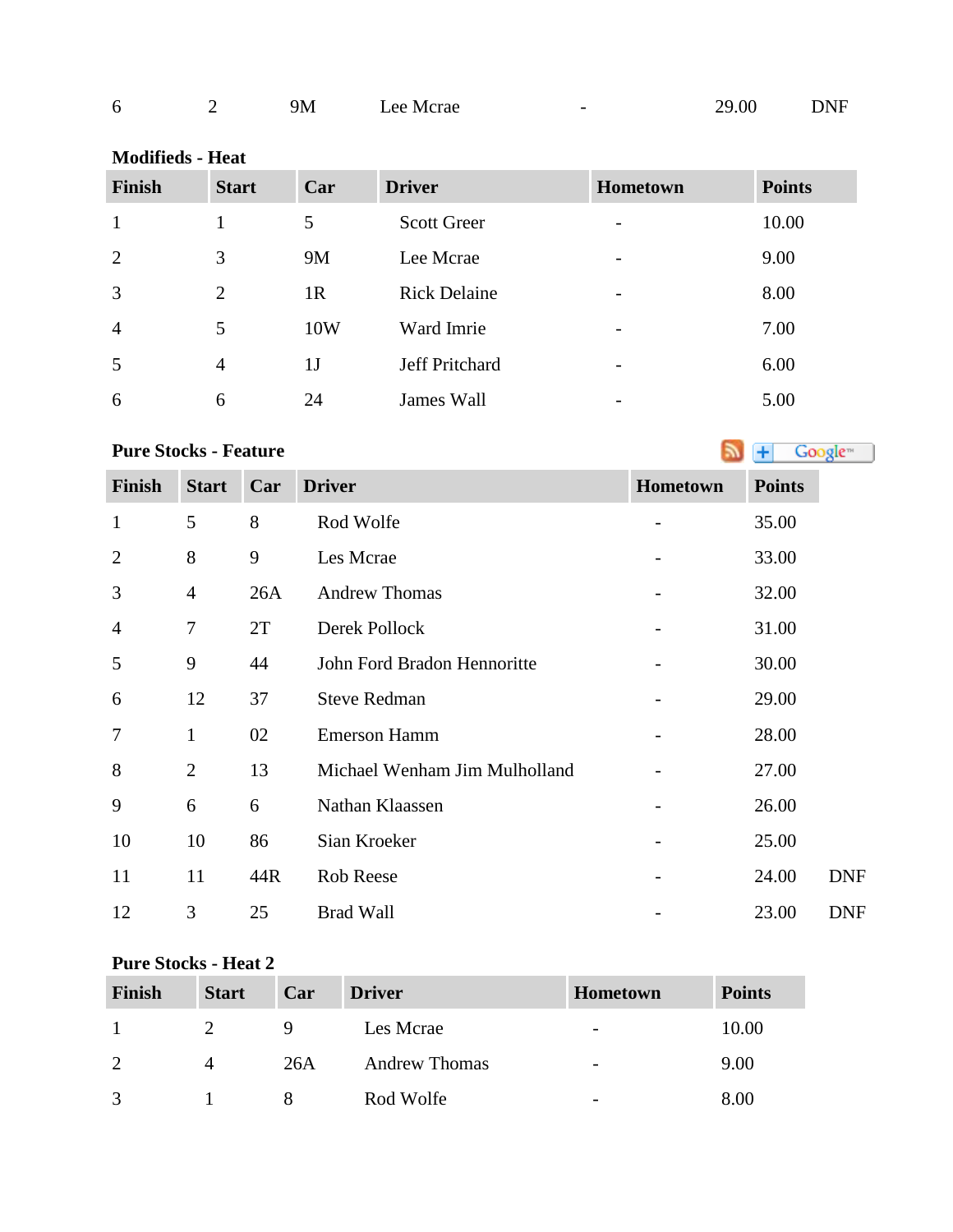| $\overline{A}$ |              | 2T | Derek Pollock       | $\overline{\phantom{0}}$ | 7.00 |     |
|----------------|--------------|----|---------------------|--------------------------|------|-----|
| $\leq$         | <sub>n</sub> | 86 | Sian Kroeker        | $\overline{\phantom{0}}$ | 6.00 |     |
| 6              |              | 37 | <b>Steve Redman</b> | $\overline{\phantom{0}}$ | 5.00 | DNF |

## **Pure Stocks - Heat 1**

| <b>Finish</b>  | <b>Start</b>   | Car | <b>Driver</b>                 | <b>Hometown</b> | <b>Points</b> |
|----------------|----------------|-----|-------------------------------|-----------------|---------------|
| $\mathbf{1}$   | 3              | 6   | Nathan Klaassen               |                 | 10.00         |
| 2              |                | 25  | <b>Brad Wall</b>              |                 | 9.00          |
| 3              | 5              | 13  | Michael Wenham Jim Mulholland |                 | 8.00          |
| $\overline{4}$ | $\overline{4}$ | 02  | <b>Emerson Hamm</b>           |                 | 7.00          |
| .5             | $\overline{2}$ | 44  | John Ford Bradon Hennoritte   |                 | 6.00          |
| 6              | 6              | 44R | <b>Rob Reese</b>              |                 | 5.00          |

## **StreetStock - Feature Street Stock - Feature**

| <b>Finish</b>  | <b>Start</b>   | Car            | <b>Driver</b>         | <b>Hometown</b> | <b>Points</b> |            |
|----------------|----------------|----------------|-----------------------|-----------------|---------------|------------|
| 1              | 3              | 53A            | <b>Billy Maruca</b>   |                 | 35.00         |            |
| $\overline{2}$ | 5              | 80             | <b>Jesse Pederson</b> |                 | 33.00         |            |
| 3              | $\overline{4}$ | 39             | <b>Shawn Teunis</b>   |                 | 32.00         |            |
| $\overline{4}$ | $\mathbf{1}$   | 70             | Jesse Teunis          |                 | 31.00         |            |
| 5              | $\overline{2}$ | 11SR           | Shawn Holden          |                 | 30.00         |            |
| 6              | 6              | $\overline{4}$ | Doug Perrier          | -               | 29.00         | <b>DNF</b> |
| 7              | 7              | 76             | <b>Brent Douglas</b>  |                 | 0.00          | <b>DNS</b> |

### **Street Stock - Heat**

| <b>Finish</b>  | <b>Start</b>   | Car            | <b>Driver</b>         | <b>Hometown</b> | <b>Points</b> |            |
|----------------|----------------|----------------|-----------------------|-----------------|---------------|------------|
| 1              | 3              | 53A            | <b>Billy Maruca</b>   |                 | 10.00         |            |
| $\overline{2}$ | 5              | 39             | <b>Shawn Teunis</b>   |                 | 9.00          |            |
| $\overline{3}$ |                | 80             | <b>Jesse Pederson</b> |                 | 8.00          |            |
| $\overline{4}$ | $\overline{2}$ | 70             | Jesse Teunis          |                 | 7.00          |            |
| 5              | 6              | 11SR           | Shawn Holden          |                 | 6.00          |            |
| 6              |                | $\overline{4}$ | Doug Perrier          |                 | 5.00          | <b>DNF</b> |